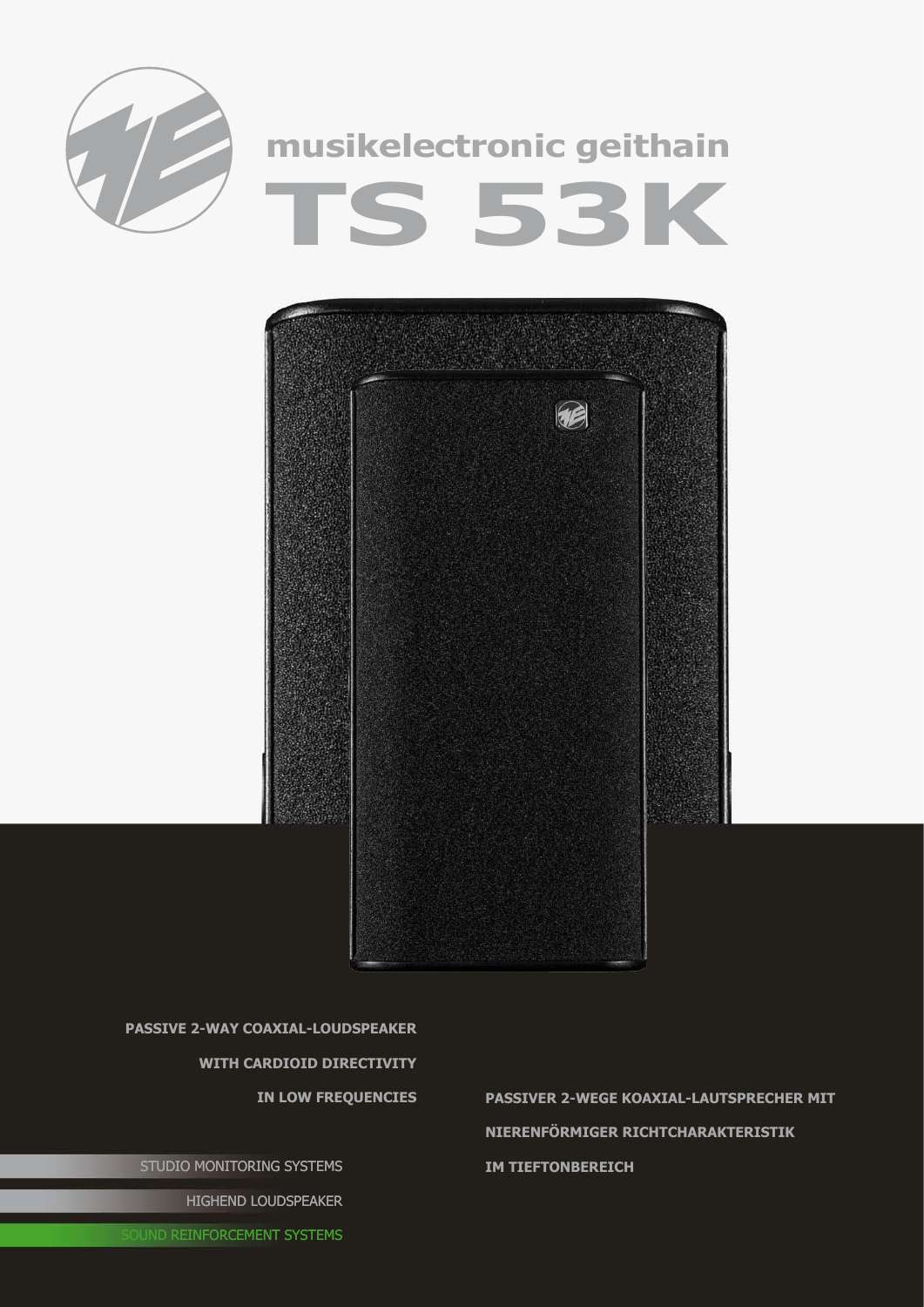**The coaxial two-way sound reinforcement**<br>
system TS53K features a neutral sound<br>
system throw weather features and high colour, strong vertical focusing and high dynamics. Compared to the provided power the TS 53K is very compact. This passive system is engineered for high class speech and music reproduction in middle sized auditoria. In addition it remains optically discrete because of its small dimensions. The abandonment of horn speakers results in a neutrality you only know from first class studio monitors.

The components include two 6.5-inch cone woofers and eight 1-inch dome tweeters. Both are effectively secured from destruction by an internal protective circuit. The coaxial arrangement ensures a homogeneous coverage and this also reduces the size of these powerful sound reinforcement systems. The TS53K employs our reliable cardioid technology. Because of the strong vertical focusing, distractions by ceiling and floor reflections are effectively reduced. Thanks to both of these technical features the operation of these speaker systems in acoustically difficult environments is simplified. Optionally our TT-subwoofers can be employed to extend the bass transmission range by more than one octave.

A variety of available mountings provide easy assembly almost every application. Special adapters enable a vertical column of up to two TS53K to flexibly adjust the acoustic reach to the actual case of application.

**D**er koaxiale 2-Wege-Beschallungslaut-<br>sprecher TS53K zeichnet sich durch seine Klangfarbenneutralität, starke vertikale Bündelung und hohe Dynamik aus. Gemessen an der gebotenen Leistung ist der TS53K äußerst kompakt. Somit ist dieses Passivsystem für den Einsatz hochwertiger Sprach- und Musikbeschallung mittlerer Flächen prädestiniert und bleibt Dank seiner Größe optisch unauffällig. Der bewusste Verzicht auf den Einsatz von Hornlautsprechern ermöglicht eine Verfärbungsarmut, die man sonst nur von erstklassigen Studiolautsprechern kennt.

Die Komponenten umfassen zwei 6,5-Zoll-Konustieftöner und acht 1-Zoll-Hochtonkalotten. Beide sind durch eine interne Schutzschaltung effektiv vor Zerstörung gesichert. Die koaxiale Anordnung sorgt für ein homogenes Abstrahlverhalten und ermöglicht ganz nebenbei eine erhebliche Reduzierung der Gesamtgröße dieser leistungsfähigen Beschallungssysteme. In der TS53K wird die Bassnierentechnik genutzt, die sich bereits seit Jahrzehnten in den Regielautsprechern aus dem Hause Geithain bewährt hat. Durch die hohe vertikale Bündelung werden zudem Boden- und Deckenreflexionen effektiv reduziert. Dank dieser beiden technischen Besonderheiten wird der Einsatz des Lautsprechers in akustisch schwierigen Umgebungen erheblich erleichtert. Optional kann einer unserer TT-Subwoofer zur Erweiterung des Bassübertragungsbereichs um mehr als eine Oktave eingesetzt werden.

Eine Vielzahl von verfügbaren Halterungen sorgen für eine einfache Montage an nahezu jedem Einsatzort. Spezielle Adapter ermöglichen eine vertikale Kombination von bis zu zwei TS53K, um die akustische Reichweite für den jeweiligen Anwendungsfall flexibel anzupassen.

## **TS 53K**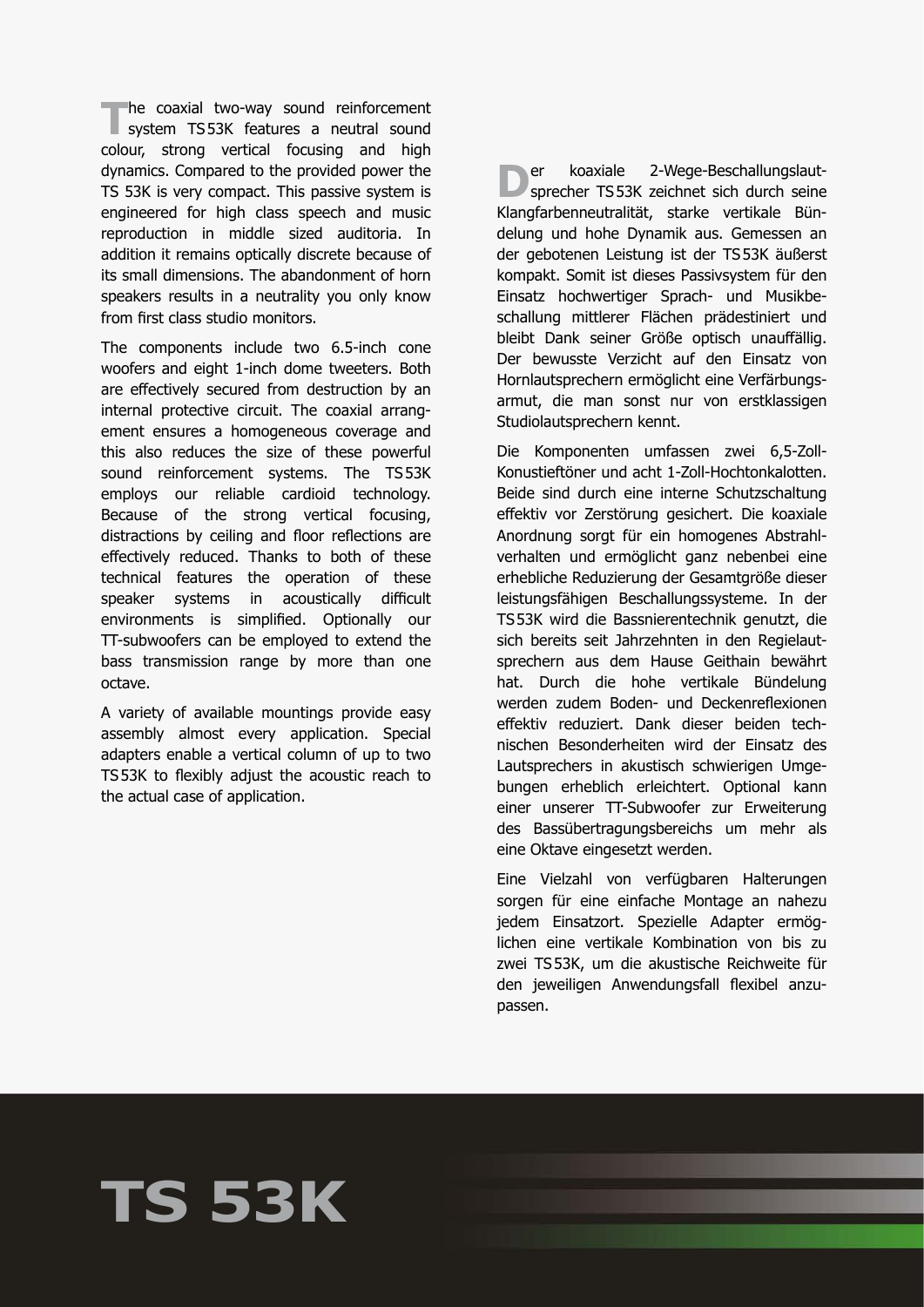## **Specifications**

Maximum SPL  $122 dB$ peak /  $r = 1$ m (3'3") Frequency response 100Hz … 20kHz −6dB Coverage angle  $f > 2$ kHz 90° × 12° (H  $\times$  V) **Transducers**  LF HF **Sensitivity** measured at  $1W$  95dBSPL /  $r = 1m$  (3'3") Maximum input power 480 W Nominal input power 240W Nominal impedance 8Ω Electronic crossover frequency 2.2 kHz Directivity index see diagram Input connector 2× Speakon NL 4 (parallel) Overload protection self-resetting **Weight**  without 100V transformer (standard) with 100V transformer (optional) Environmental specifications Operating temperature Storage temperature Relative humidity

Additional accessories (optional) security lug

Cabinet type **cardioid directivity in low frequencies**  $2 \times 6.5$ " cone 8× 1″ dome optional 100V (100/200/400Ω switchable) optional 2× XLR4 (at 100 V) Dimensions (h  $\times$  w  $\times$  d) 425  $\times$  210  $\times$  250 mm (16.8″  $\times$  8.3″  $\times$  9.9″) 10.2kg (22.5lbs) 11.1kg (24.5lbs) +15°C … +35°C (+59°F ... +95°F) −25°C … +45°C (−13°F ... +113°F) 45% … 75%

Design of the cabinet lumber core plywood with scratch proof structure coating black RAL9005, other colours on request stand, wall and ceiling mount elements